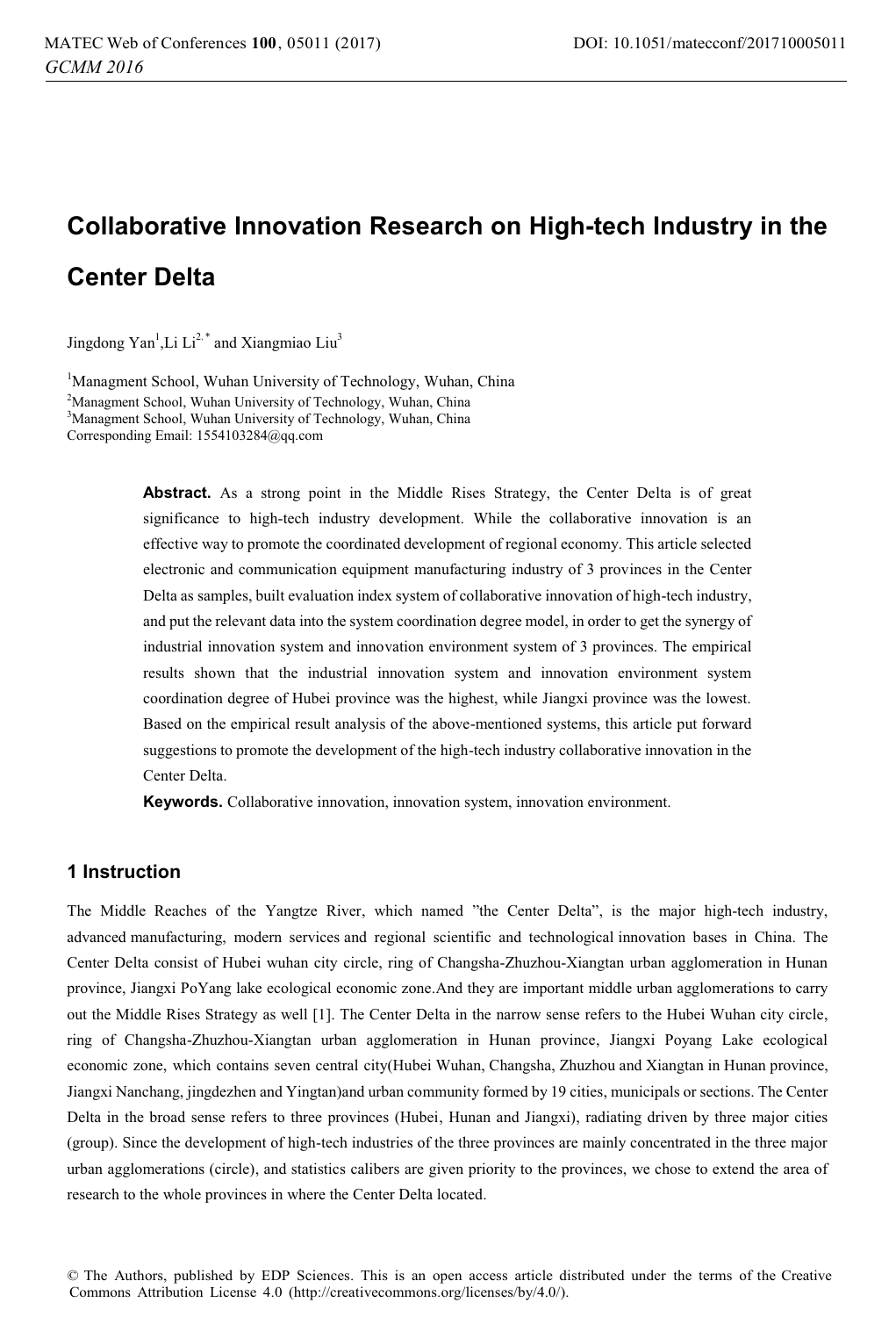On September 23th, 2009, the State Council promoted in the Opinions about Vigorously Promoting Central Region Rise Strategy that the state should strengthen modern equipment manufacturing and high-tech industry base, rely on the leading enterprise, master the core technology as the breakthrough point, and give full play to the leading role of Wuhan, Changzhutan regional comprehensive national high-tech industry base and professional radiation national high-tech industry base; in order to form a new industrial clusters with core competitiveness and ultimately would achieve the transformation and upgrading of traditional industries under high-tech conditions [2]. The opinions had strategic importance in putting surrounding provinces on an innovative and developing path which was leading by the Center Delta city group and supported by high-new technology. As an important driving force to promote sustainable development of social economy,high-tech industry with the characteristics of human-financial investment, sophisticated requirements and environment and social sustainable development,undertakes an important role in promoting the regional economy of the Center Delta.

However, as a regional economies, there exists an obvious gap among this region and the Yangtze River Delta and the Pearl Rive Delta, which specific embodiment in serious segmented regional market, isolated development, unclear division of regional industrial labor, low conversion rate of scientific research, unreasonable resources configuration of resources that have great advantages,etc [3].In addition, the gap of high- new technology industry development degree is also obvious among the 3 provinces.All of these factors have weakened the competitiveness of the region, hindering the coordinated development of regional economy in the Center Delta. Thus, it is of great research significance for the Center Delta to find methods of achieving complementary advantages, optimizing the allocation of high-new technology industries resources, promoting the competitiveness and fusion of science&technology and productivity, forming an overall advantage,taking strong pulling effect on the prosperity of the central region's economy situation, and becoming the engine driving the rise of central China.

### **2. Related concepts**

Center Peter A. Gloor, a researcher in MIT Sloan, first gave definition to collaborative innovation: self-motivated staffs with a common vision constituted a group, and aimed to achieve shared goals by exchanging ideas and information through network. Researches based on collaborative innovation began to rise In 1990s [4]. In 1992, the State Economic and Trade Commission, Ministry of Education and Chinese Academy of Sciences jointly organized and implemented the "Joint Development of Research Projects", which had given rise to large quantities of relevant studies. In 2011, collaborative innovation had been put forward. In order to establish an innovative country; universities, research institutes and enterprises were encouraged to expand the depth of cooperation; and innovative elements of vitality (talent, capital, information, technology) should be released.

For the essence of collaborative innovation connotation, domestic scholars had different views. This article tended to adopt Zhitai Zhou's opinion (2013), that the collaborative innovation was an activity about the circulation and integration of inter-organizational and inter-regional human, financial, material and information [5]. It was launched by enterprises, government, universities, research institutes, intermediary service organizations and users and aimed at achieving technological innovation. Collaborative innovation promoted the complementarity of resources and advantages, cooperated to carry out technical innovation and achievement transformation activities through policy guidance and mechanism arrangement, the integration of enterprises, universities and research institutes as well as innovative resources.

# **3 Collaborative innovation model**

In this paper, we have studied the triangular cooperative innovation of high-tech industry and have built industry theory model of collaborative innovation. System coordination degree model have been used to evaluate the synergy degree of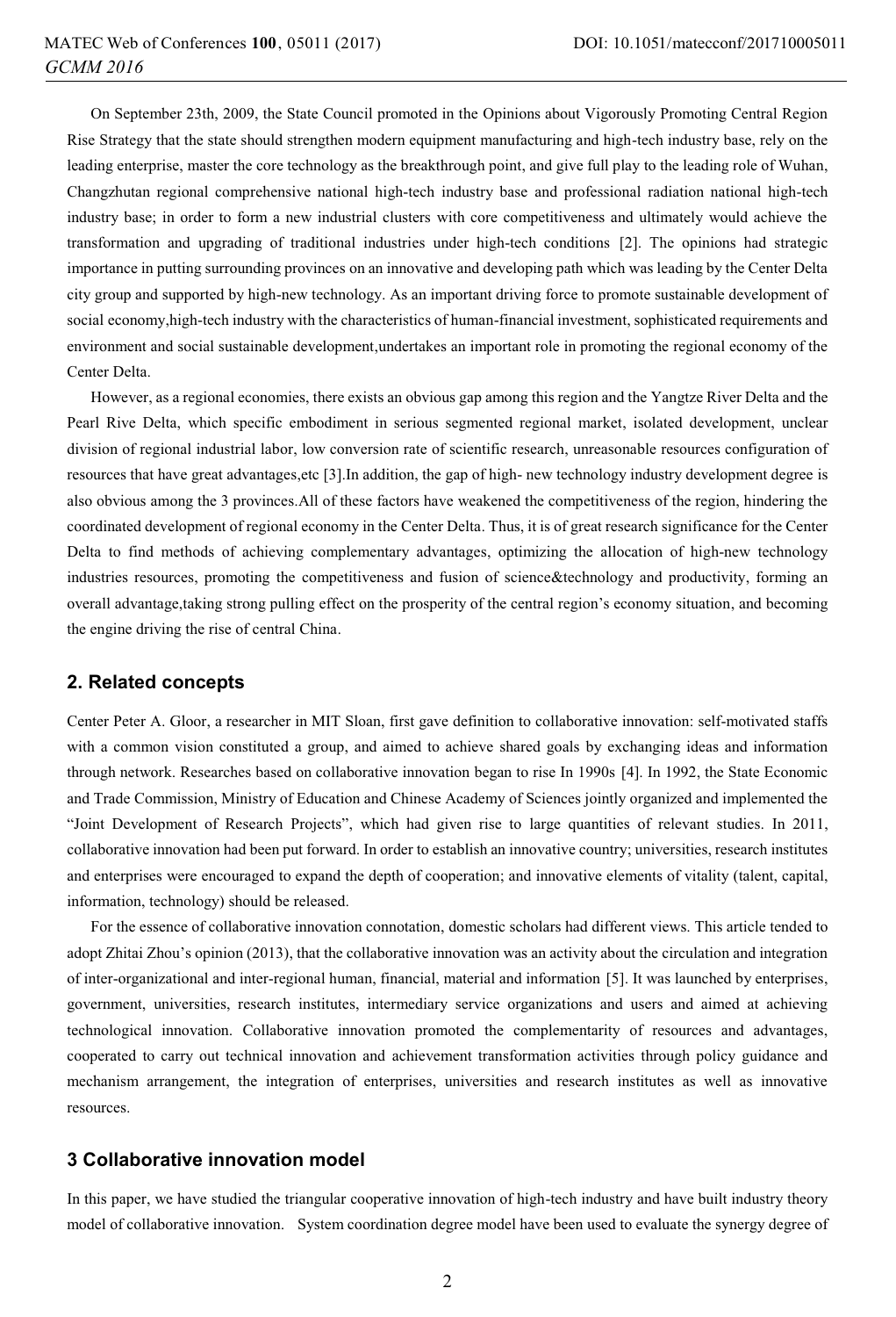high-tech industry in the Center Delta on the basis of system coordination degree model established by Qingsong Meng, Wenxiu Han (2000) [6].

The order parameter in a economic system development process is ei=(e11, e12,…,e1n),  $n\geq 2$ , $\beta$ 1i $\leq$ e1i $\leq \alpha$ 1i, i $\in$ [1, n]. e11,e12,…,e1n are the indexes to describe the economic system operation mechanism and operation condition.When the indexes are positive, the bigger e11, e12, ..., e1n are, the higher the order degree is, otherwise the opposite. When the indexes are negative,the bigger e11, e12, ..., e1n are,the lower the order degree is,otherwise the opposite.Therefore, the following equation is defined as a system component of the order parameter of the degree of order:

$$
u_{1}(e_{1i}) = \begin{cases} \frac{e_{1i} - \beta_{1i}}{a_{1i} - \beta_{1i}}, & e_{1i} \text{ are positive indexes} \\ \frac{a_{1i} - \beta_{1i}}{a_{1i} - \beta_{1i}}, & e_{1i} \text{ are positive indexes} \end{cases}
$$
(1)

 $u_1(e_i) \in [0,1]$ , the smaller  $u_1(e_i)$  is, the smaller contribution has been made to the industry innovation

subsystem degree of order.

Subsystem degree of order can be measured by index degree of order. The contribution order parameter  $e_1$  made to industry innovation system can be achieved through the integration of  $u_1(e_h)$ . Geometric method and weighted sum method are commonly used in practice, that is:

$$
u_1(e_{li}) = \sqrt[n]{\prod\limits_{j=1}^n u_1(e_{ij})}
$$

or: 
$$
u_1(e_{li}) = \sum_{j=1}^n \omega_j u_1(e_{li}), \omega_j \ge 0, \sum_{j=1}^n \omega = 1
$$

This paper adopted weighted sum method, and environment subsystem degree of order can be calculated as  $u_2(e_{2i})$ .

The synergy degree of high-tech industries collaborative innovation system can be identified according to the order degree of innovation subsystem. Collaborative innovation of the system refers to the degree of coordination of the various subsystems in the innovation process,and was decided by degree of order collective of each subsystem. The improvement of individual system degree of order can not lead to the improvement of coordination degree of the whole system. The improvement of system coordination degree is decided by ordered degree of the whole system.

System order degree of innovation System order parameter is  $u_1^{0}(e_1)$  at the given initial point.So for t1 in the

development of system evolution, if the System order degree of innovation System order parameter is  $u_1^1(e_1)$ , the order

degree of innovation environment system is  $u_2^1(e_2)$ , and  $1^{(1)}(e_1) \ge u_1^0(e_1)$ ,  $u_2^1(e_2) \ge u_2^0(e_2)$  are both satisfied, it can be said that high-tech industry collaborative innovation system is developing collaboratively in the period from t0 to t1. The following is a model for computing system coordination degree:

$$
c = \lambda \sqrt{\mathsf{K}}\,u_1^1(e_1) - u_1^0(e_1)\mathsf{K}\cdot\mathsf{K}\,u_2^1(e_2) - u_2^0(e_2)
$$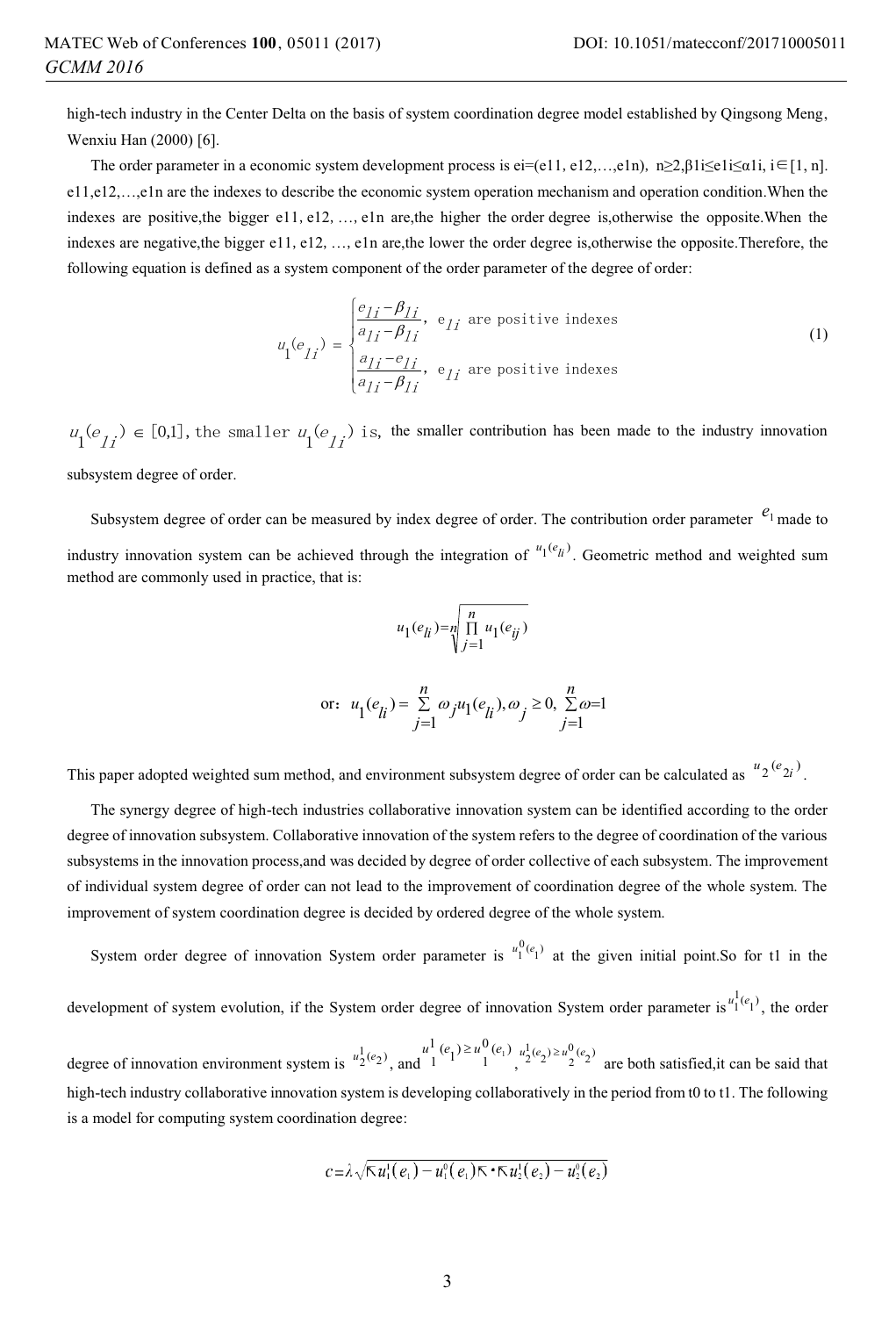$$
\lambda \, = \, \begin{cases} \, 1, & u_1^1(e_1) - u_1^0(e_1) \geq 0 \, \text{ and } \, u_2^1(e_2) - u_2^0(e_2) \geq 0 \\ -1, & \text{other} \end{cases}
$$

As is shown in the system coordination degree model:  $c \in [-1,1]$ , the smaller  $c$  is, the lower the degree of coordinated development system is, otherwise the opposite.

If one of the subsystems' the increasing amount of order degree is larger, while the other subsystem has smaller increasing amount , then the synergy degree of the whole system is at a lower level, which means the system is not in a state of good coordination or not harmonious.

## **4 Empirical analysis**

#### **4.1Collaborative innovation evaluation index system**

In this paper, we have studied the collaborative innovation between industrial innovation system and innovation environment system, then have established an index system based on the characteristics of elements and systems.

Industrial innovation system indicated innovation capacity and performance of the industry. Ten indexes were chosen in this study, including S&T Personnel, Scientists and Engineers, Full-time Equivalent of R&D Personnel, New Fixed Assets, Funding for S&T Activities, Intramural Expenditure on R&D, Patent Applications, Output Value of New Products, Export Sales Revenue of New Products, GDP at Current Prices [7].

(1)S&T Personnel refers to person who are engaged in the activities of science and technology directly or indirectly , as well as people providing service for science and technology activities. This index reflects human input of industry innovation system.(2)The Number of Scientists and Engineers refers to the number of people with medium and senior technical titles and those who have received college or higher education but don't have medium or senior technical titles. This index reflects the R&D investment of the industry innovation system and creativity of science and technology. (3) Full-time Equivalent of R&D Personnel refers to the number of person-years of full-time personnel accounting of R&D project research personnel, management personnel and direct service personnel. The index reflects the actual workload of R&D investment of industrial innovation system. (4)New Fixed Asset refers to the increasing value of fixed assets in the reporting year. The index reflects cumulative capacity of industrial innovation system infrastructure.(5)Funding for S&T Activities reflects the science and technology investment situation of industry innovation system.(6)Intramural Expenditure on R&D refers to internal spending for research activities. This index reflects the investment of research and development funds of industrial innovation system.(7)Patent Applications refers to the number of patents that a particular industry applied, reflects the industrial R&D ability.(8)Output Value of New Products refers to new products adopted new technology, new design; or new products which performance and functions are significantly improved, a significant increase in product output and use function, reflects the innovation output of the system.(9)Export Sales Revenue of New Products refers to the new products export value proportion of the total export value. The index reflects the new products' market competitiveness of industrial innovation system [8].(10)GDP at Current Prices refers to industrial production output value of the current period. The index reflects the production capacity of industrial innovation system.

Innovative Environment System indicates the industry's innovation environment. Three indexes were chosen in the study, including the Number of Research Institutions, Microelectronic Control Equipment and the Government Funds in the investment.

(1)The Number of Research Institutions refers to the institutions engaged in scientific research and technological development activities, and had science and technology activities expenditure. The index reflects creating, accessing and the spreading situation of knowledge and technology of the innovative environmental system.

(2)Original value of Equipment Controlled by Micro-electronics represents the industry informatization level, informatization of production equipment is conducive to improve production efficiency and reduce production costs.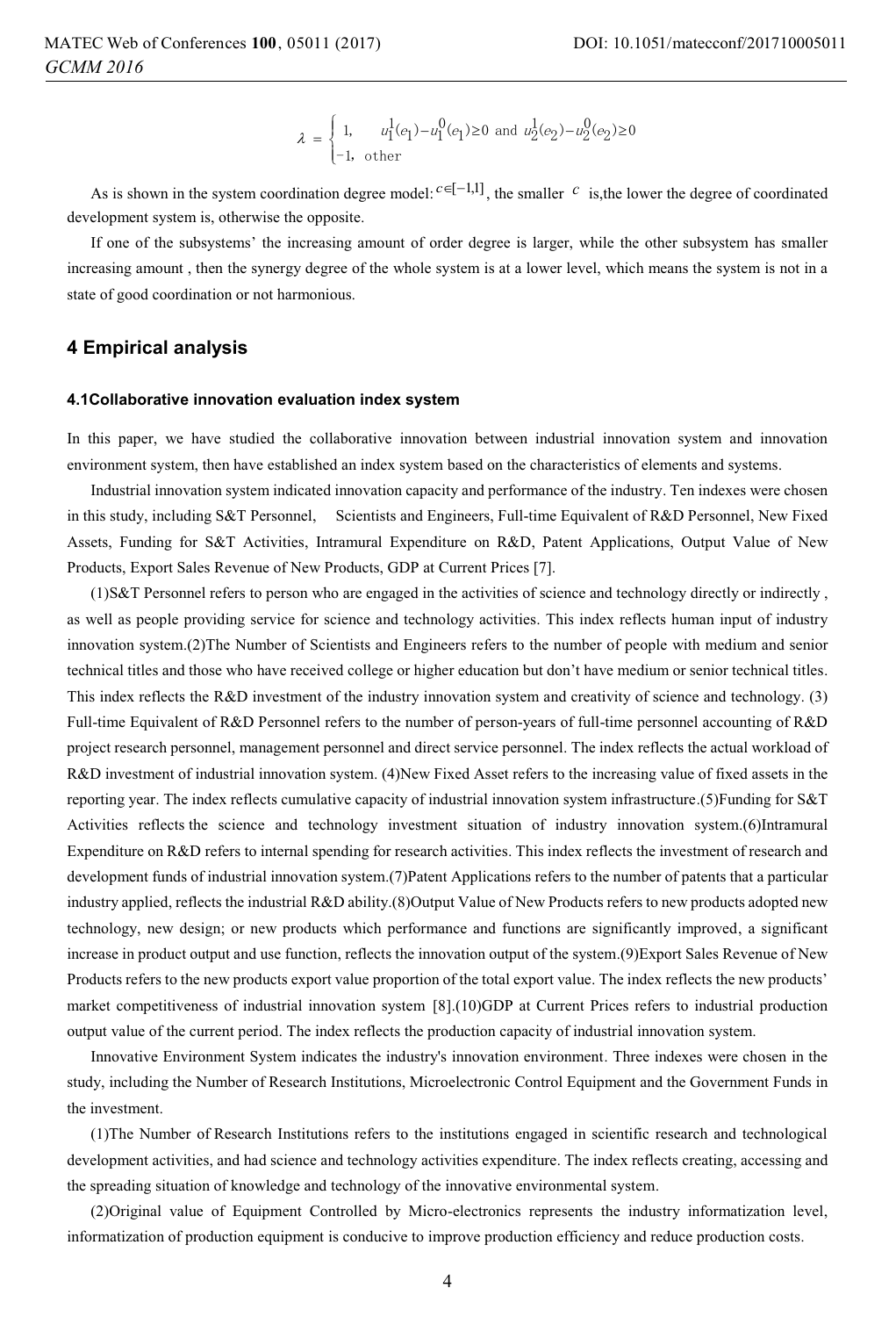(3)Government Funds in the Investment reflects the government's efforts to support the industrial development.

#### **4. 2 Data sources and analysis**

This article collected 5 years'(2005, 2008, 2009, 2010, 2011) electronic and communication equipment manufacturing industry data from"China Statistical Yearbook on High Technology Industry" as shown in the table 1 and table 2. The difference between the evaluation of observation units in the subsystems resulted in significant differences between the observed values. So the raw data should be standardized before empirical analysis.

After standardizing the data, we put them into formula(1), computed degree of order of industry innovation system and innovation environment syste , at the same time, analyzed the correlation of each index system, the results are shown in table 3 and table 4.

CRITIC objective weighting method was used to calculate the weight of each component of the industry innovation system and the innovation environment in the Center Delta as shown in table 5 and table 6.

Put the degree of order and weighted value of the components in the industry innovation system into formula(3), degree of order of industry innovation system could be concluded, degree of order of innovation environment system could be calculated in the same way. Then put the degree of order data of the two systems into formula(4), the coordination degree of system could be obtained. The results are shown in table 7.

| Reg<br>ion  | Year                | S&T<br>Pers<br>onne<br>1<br>(pers<br>on) | New<br>Fixed<br>Asset<br>(100 <sub>mi</sub> ]<br>lionyua<br>n) | Fundin<br>g for<br>S&T<br>Activiti<br>es<br>(10000)<br>yuan) | Scient<br>ists<br>And<br>Engin<br>eers<br>(perso<br>n) | Full-tim<br>e<br>Equivale<br>$\overline{nt}$ Of<br>R&D<br>Personne<br>(man-ye<br>ar) | Intramu<br>ral<br>Expend<br>iture<br>on<br>R&D<br>(10000)<br>yuan) | Patent<br>Applicat<br>ions<br>(person) | Output<br>Value of<br>New<br>Products<br>(10000)<br>yuan) | export<br>sales<br>revenue<br>of new<br>products<br>(10000)<br>yuan) | GDP at<br>current<br>price<br>$\tilde{U}$ 100<br>million<br>yuan) |
|-------------|---------------------|------------------------------------------|----------------------------------------------------------------|--------------------------------------------------------------|--------------------------------------------------------|--------------------------------------------------------------------------------------|--------------------------------------------------------------------|----------------------------------------|-----------------------------------------------------------|----------------------------------------------------------------------|-------------------------------------------------------------------|
|             | 200<br>$\tau$       | 12,1<br>39                               | 35.61                                                          | 6652                                                         | 2568                                                   | 8765                                                                                 | 62963                                                              | 12                                     | 1258699                                                   | 553879                                                               | 447.5                                                             |
|             | 200<br>9            | 17,5<br>58                               | 59.36                                                          | 8569                                                         | 2986                                                   | 8965                                                                                 | 103056                                                             | 89                                     | 1889872                                                   | 586972                                                               | 847.5                                                             |
| Hub<br>ei   | 201<br>$\mathbf{1}$ | 19,5<br>74                               | 113.49                                                         | 9158                                                         | 3522                                                   | 7790                                                                                 | 183112                                                             | 120                                    | 3584687                                                   | 669875                                                               | 1039.5                                                            |
|             | 201<br>3            | 21,4<br>97                               | 160.93                                                         | 16998                                                        | 4622                                                   | 9532                                                                                 | 166053                                                             | 269                                    | 3886245                                                   | 887754                                                               | 1312.0                                                            |
|             | 201<br>5            | 22,1<br>42                               | 229.47                                                         | 17223                                                        | 5890                                                   | 13258                                                                                | 372111                                                             | 390                                    | 4002587                                                   | 1025879<br>6                                                         | 1721.0                                                            |
|             | 200<br>7            | 6,90<br>8                                | 30.39                                                          | 3560                                                         | 1768                                                   | 3458                                                                                 | 18603                                                              | 1                                      | 985443                                                    | 200154                                                               | 219.3                                                             |
|             | 200<br>9            | 11,4<br>90                               | 50.46                                                          | 4225                                                         | 2213                                                   | 3698                                                                                 | 46367                                                              | 3                                      | 1344126                                                   | 324877                                                               | 522.8                                                             |
| Hun<br>an   | 201<br>$\mathbf{1}$ | 12,9<br>10                               | 81.60                                                          | 4889                                                         | 2610                                                   | 1998                                                                                 | 76954                                                              | 25                                     | 1523954                                                   | 387514                                                               | 648.8                                                             |
|             | 201<br>3            | 15.7<br>76                               | 124.40                                                         | 5336                                                         | 3325                                                   | 2598                                                                                 | 84600                                                              | 66                                     | 2103987                                                   | 455536                                                               | 930.6                                                             |
|             | 201<br>5            | 21,4<br>07                               | 153.06                                                         | 7325                                                         | 4476                                                   | 3120                                                                                 | 128016                                                             | 127                                    | 3158976                                                   | 514783                                                               | 1544.9                                                            |
|             | 200<br>7            | 10,9<br>87                               | 46.54                                                          | 3882                                                         | 650                                                    | 5769                                                                                 | 42928                                                              | 2                                      | 688521                                                    | 784423                                                               | 234.0                                                             |
|             | 200<br>9            | 17,2<br>67                               | 160.18                                                         | 4153                                                         | 710                                                    | 6582                                                                                 | 52963                                                              | 29                                     | 1325897                                                   | 254648                                                               | 586.0                                                             |
| Jian<br>gxi | 201<br>$\mathbf{1}$ | 18,5<br>71                               | 215.18                                                         | 4523                                                         | 779                                                    | 6132                                                                                 | 77507                                                              | 37                                     | 1569872                                                   | 354742                                                               | 755.7                                                             |
|             | 201<br>3            | 21,8<br>10                               | 356.27                                                         | 7960                                                         | 890                                                    | 5887                                                                                 | 101994                                                             | 96                                     | 2225987                                                   | 365872                                                               | 1037.5                                                            |
|             | 201<br>5            | 23,9<br>99                               | 329.79                                                         | 8763                                                         | 936                                                    | 6117                                                                                 | 133261                                                             | 189                                    | 3004894                                                   | 420457                                                               | 1418.6                                                            |

**Table 1.** The raw data of Industry Innovation System Index in the Center Delta.

**Table 2.** The raw data of Environmental Innovation System Index in the Center Delta.

| Region | Years | Scientific & technical | Original value of Equipment | Government funds |
|--------|-------|------------------------|-----------------------------|------------------|
|        |       |                        |                             |                  |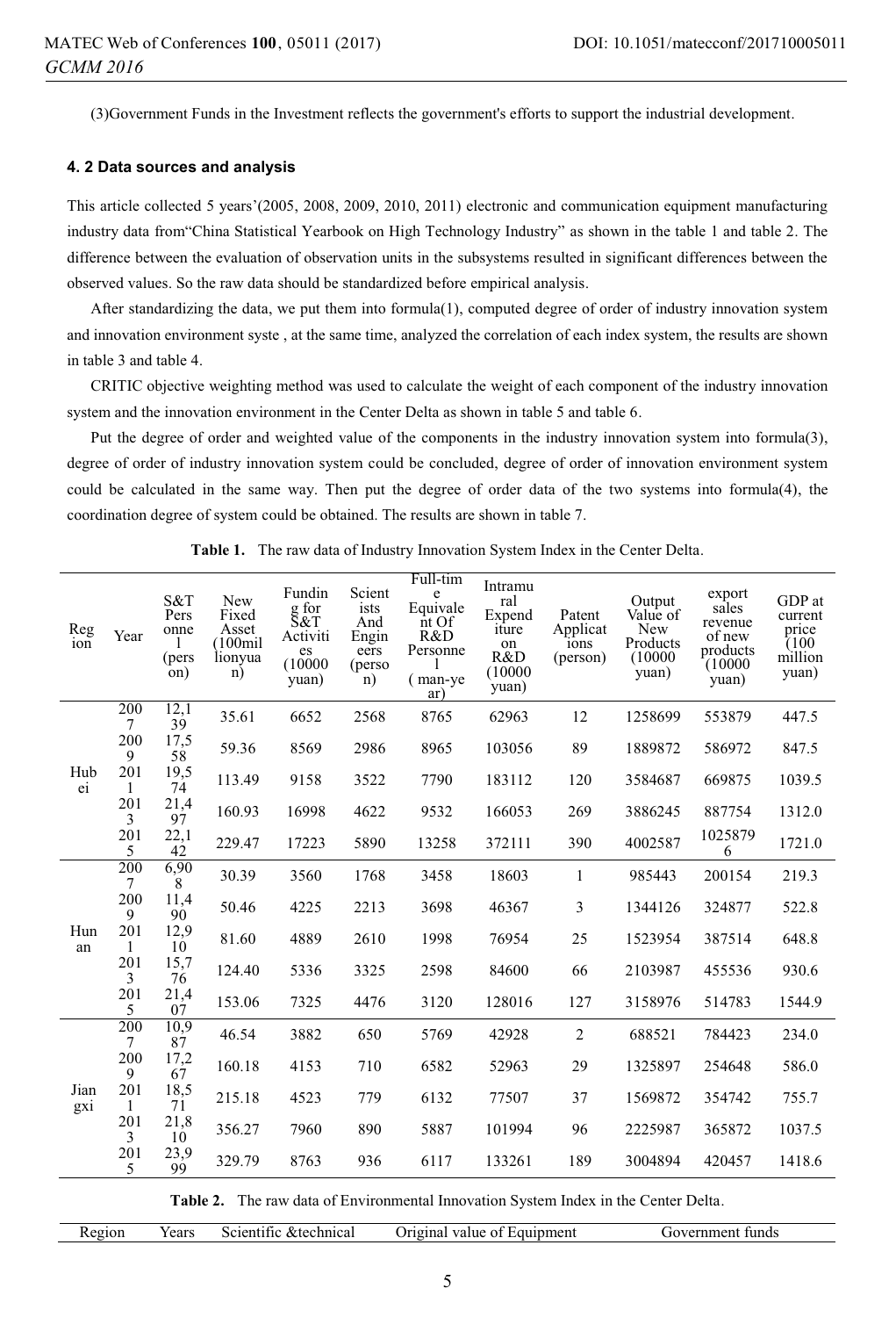|         |      | Institutions<br>(unit) | Controlled by Micro-electronics<br>$(10000 \text{ yuan})$ | $(10000 \text{ yuan})$ |
|---------|------|------------------------|-----------------------------------------------------------|------------------------|
|         | 2007 | 25                     | 100, 234                                                  | 1,586                  |
|         | 2009 | 31                     | 112, 350                                                  | 3,562                  |
| Hubei   | 2011 | 38                     | 128,756                                                   | 5,523                  |
|         | 2013 | 42                     | 135, 692                                                  | 8,895                  |
|         | 2015 | 50                     | 142, 388                                                  | 10, 256                |
|         | 2007 | 7                      | 3, 215                                                    | 982                    |
|         | 2009 | 11                     | 3,865                                                     | 1,235                  |
| Hunan   | 2011 | 16                     | 4, 230                                                    | 1,890                  |
|         | 2013 | 19                     | 5,663                                                     | 2,360                  |
|         | 2015 | 21                     | 6, 349                                                    | 3,356                  |
|         | 2007 | 6                      | 1,963                                                     | 1,095                  |
|         | 2009 | 8                      | 2,536                                                     | 2,089                  |
| Jiangxi | 2011 | 13                     | 3,025                                                     | 2,698                  |
|         | 2013 | 14                     | 3,560                                                     | 3,469                  |
|         | 2015 | 16                     | 3,881                                                     | 4, 499                 |

**Table 3.** Index correlation coefficient of Industry innovation system in the Center Delta.

|                | Hubei Province |       |       |                  |       |       |       |       |  |  |  |
|----------------|----------------|-------|-------|------------------|-------|-------|-------|-------|--|--|--|
| 1.000          | 0.023          | 0.919 | 0.995 | 0.712            | 0.824 | 0.895 | 0.919 | 0.925 |  |  |  |
| 0.023          | 1.000          | 0.072 | 0.034 | 0.596            | 0.205 | 0.071 | 0.354 | 0.365 |  |  |  |
| 0.919          | 0.072          | 1.000 | 0.889 | 0.607            | 0.849 | 0.977 | 0.783 | 0.812 |  |  |  |
| 0.995          | 0.034          | 0.889 | 1.000 | 0.729            | 0.774 | 0.880 | 0.936 | 0.940 |  |  |  |
| 0.712          | 0.596          | 0.607 | 0.729 | 1.000            | 0.298 | 0.662 | 0.482 | 0.483 |  |  |  |
| 0.824          | 0.205          | 0.849 | 0.774 | 0.298            | 1.000 | 0.725 | 0.744 | 0.754 |  |  |  |
| 0.895          | 0.071          | 0.977 | 0.880 | 0.662            | 0.725 | 1.000 | 0.775 | 0.808 |  |  |  |
| 0.919          | 0.354          | 0.783 | 0.936 | 0.482            | 0.744 | 0.775 | 1.000 | 0.998 |  |  |  |
| 0.925          | 0.365          | 0.812 | 0.940 | 0.483            | 0.754 | 0.808 | 0.998 | 1.000 |  |  |  |
| 0.887          | 0.094          | 0.775 | 0.858 | 0.558            | 0.907 | 0.661 | 0.766 | 0.757 |  |  |  |
| Hunan Province |                |       |       |                  |       |       |       |       |  |  |  |
| 1.000          | 0.646          | 0.904 | 0.955 | 0.798            | 0.638 | 0.942 | 0.379 | 0.181 |  |  |  |
| 0.646          | 1.000          | 0.528 | 0.660 | 0.066            | 0.426 | 0.686 | 0.195 | 0.187 |  |  |  |
| 0.904          | 0.528          | 1.000 | 0.918 | 0.771            | 0.250 | 0.978 | 0.130 | 0.034 |  |  |  |
| 0.955          | 0.660          | 0.918 | 1.000 | 0.763            | 0.506 | 0.941 | 0.345 | 0.113 |  |  |  |
| 0.798          | 0.066          | 0.771 | 0.763 | 1.000            | 0.487 | 0.692 | 0.683 | 0.266 |  |  |  |
| 0.638          | 0.426          | 0.250 | 0.506 | 0.487            | 1.000 | 0.359 | 0.705 | 0.380 |  |  |  |
| 0.942          | 0.686          | 0.978 | 0.941 | 0.692            | 0.359 | 1.000 | 0.093 | 0.041 |  |  |  |
| 0.379          | 0.195          | 0.130 | 0.345 | 0.683            | 0.705 | 0.093 | 1.000 | 0.198 |  |  |  |
| 0.181          | 0.187          | 0.034 | 0.113 | 0.266            | 0.380 | 0.041 | 0.198 | 1.000 |  |  |  |
| 0.393          | 0.784          | 0.526 | 0.566 | 0.047            | 0.132 | 0.596 | 0.448 | 0.646 |  |  |  |
|                |                |       |       | Jiangxi Province |       |       |       |       |  |  |  |
| 1.000          | 0.962          | 0.941 | 0.988 | 0.059            | 0.950 | 0.909 | 0.825 | 0.968 |  |  |  |
| 0.962          | 1.000          | 0.956 | 0.939 | 0.049            | 0.962 | 0.838 | 0.729 | 0.987 |  |  |  |
| 0.941          | 0.956          | 1.000 | 0.942 | 0.327            | 0.925 | 0.894 | 0.860 | 0.987 |  |  |  |
| 0.988          | 0.939          | 0.942 | 1.000 | 0.156            | 0.963 | 0.962 | 0.890 | 0.963 |  |  |  |
| 0.059          | 0.049          | 0.327 | 0.156 | 1.000            | 0.103 | 0.342 | 0.543 | 0.195 |  |  |  |
| 0.950          | 0.962          | 0.925 | 0.963 | 0.103            | 1.000 | 0.924 | 0.805 | 0.967 |  |  |  |
| 0.909          | 0.838          | 0.894 | 0.962 | 0.342            | 0.924 | 1.000 | 0.963 | 0.899 |  |  |  |
| 0.825          | 0.729          | 0.860 | 0.890 | 0.543            | 0.805 | 0.963 | 1.000 | 0.823 |  |  |  |
| 0.968          | 0.987          | 0.987 | 0.963 | 0.195            | 0.967 | 0.899 | 0.823 | 1.000 |  |  |  |
| 0.986          | 0.948          | 0.956 | 0.999 | 0.184            | 0.970 | 0.962 | 0.892 | 0.974 |  |  |  |

**Table 4.** Index correlation coefficient of Environmental Innovation System in the Center Delta.

|       | Hubei Province |       |      | Hunan Province |       |       | Jiangxi Province |       |  |
|-------|----------------|-------|------|----------------|-------|-------|------------------|-------|--|
| .000  | .785           | 0.603 | 000  | 0.272          | 0.711 | .000  | 0.978            | 0.325 |  |
| J.785 | .000           | ).582 | רי ר | .000           |       | 0.978 | .000             | 0.319 |  |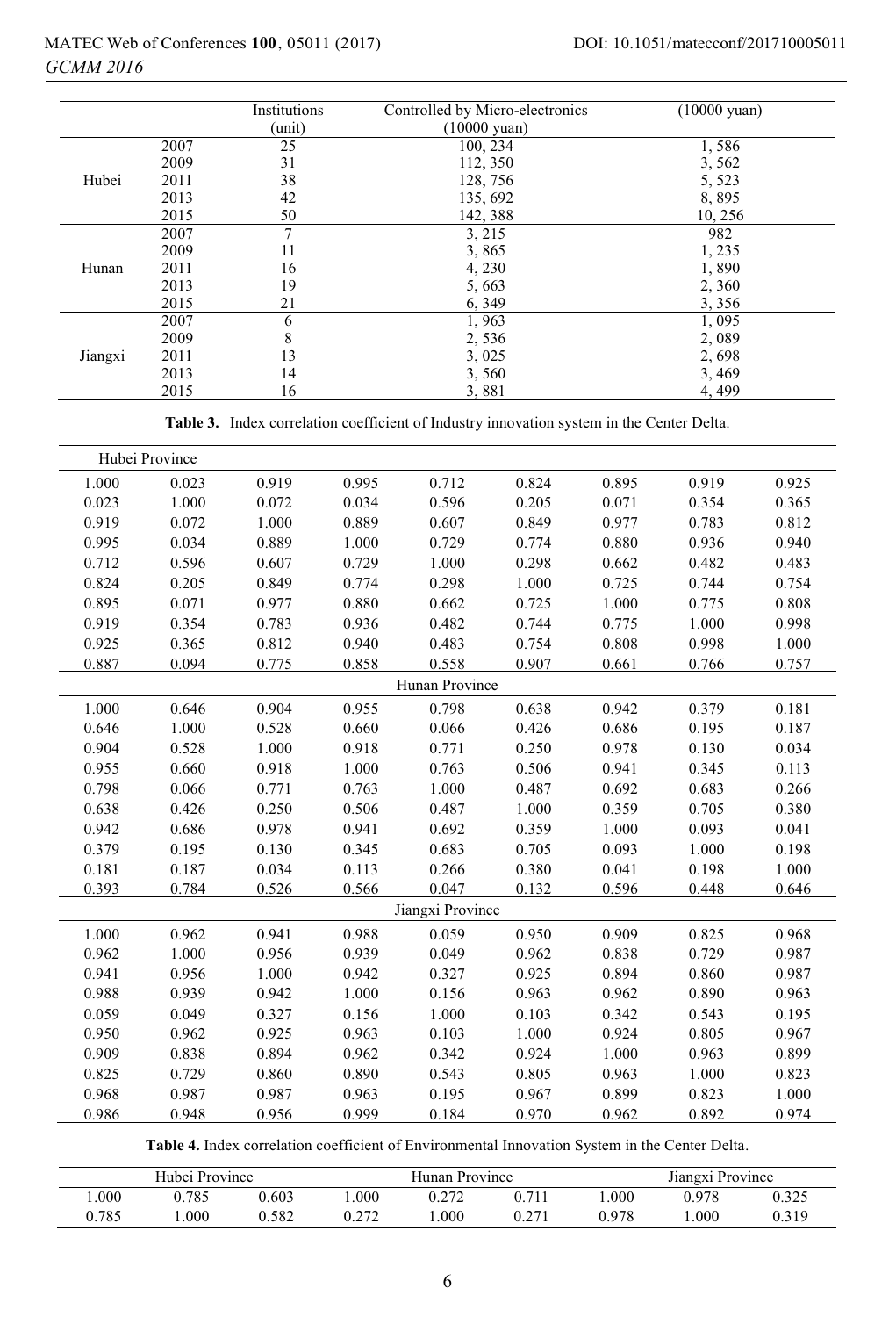| 0.603                                                                                           | 0.582  |        | 000.   | 0.711  | 0.271  | 1.000  |        | 0.325  | 0.319  | 1.000  |  |  |
|-------------------------------------------------------------------------------------------------|--------|--------|--------|--------|--------|--------|--------|--------|--------|--------|--|--|
| <b>Table 5.</b> The weight of each component of Industry innovation system in the Center Delta. |        |        |        |        |        |        |        |        |        |        |  |  |
| Region                                                                                          | W1     | W2     | W3     | W4     | W5     | W6     | W7     | W8     | W9     | W10    |  |  |
| Hubei<br>Provinc                                                                                | 0.0567 | 0.2747 | 0.0717 | 0.0592 | 0.1124 | 0.0969 | 0.0782 | 0.0841 | 0.0859 | 0.0797 |  |  |
| Hunan<br>Provinc                                                                                | 0.0647 | 0.0856 | 0.0696 | 0.0684 | 0.0974 | 0.1119 | 0.6358 | 0.1768 | 0.1587 | 0.1285 |  |  |
| Jiangxi<br>Provinc                                                                              | 0.0564 | 0.0638 | 0.0688 | 0.0557 | 0.4041 | 0.0625 | 0.0758 | 0.1007 | 0.0628 | 0.0552 |  |  |
|                                                                                                 |        |        |        |        |        |        |        |        |        |        |  |  |

**Table 6.** The weight of each component of Innovation Environmental System in the Center Delta.

|        | Hubei Province |                |        | Hunan Province |        | Jiangxi Province |        |        |  |
|--------|----------------|----------------|--------|----------------|--------|------------------|--------|--------|--|
| W1     | W2             | W <sub>3</sub> | W      | W2             | W3     | W1               | W2     | W3     |  |
| 0.2854 | 0.3057         | 0.4201         | 0.3408 | 0.4369         | 0.2235 | 0.2528           | 0.2551 | 0.4921 |  |

**Table 7.** Degree of coordination of High-tech industry collaborative innovation in the Center Delta.

|          |                                                          | Hubei Province                                             |                               |                                                          | Hunan Province                                             |                               | Jiangxi Province                                         |                                             |                                  |
|----------|----------------------------------------------------------|------------------------------------------------------------|-------------------------------|----------------------------------------------------------|------------------------------------------------------------|-------------------------------|----------------------------------------------------------|---------------------------------------------|----------------------------------|
| Year     | Industrial<br>innovation<br>system<br>degree of<br>order | Innovation<br>environme<br>nt system<br>degree of<br>order | Degree of<br>coordinati<br>on | Industrial<br>innovation<br>system<br>degree of<br>order | Innovation<br>environmen<br>t system<br>degree of<br>order | Degree of<br>coordinati<br>on | Industrial<br>innovation<br>system<br>degree of<br>order | Innovatio<br>n<br>environm<br>ent<br>system | Degree<br>Ωt<br>coordinati<br>on |
| 200      | 0.0202                                                   | 0.0245                                                     |                               | 0.3520                                                   | 0.5175                                                     |                               | 0.0775                                                   | 0.5125                                      |                                  |
| 200<br>9 | 0.4911                                                   | 0.3031                                                     | 0.3623                        | 0.2070                                                   | 0.3946                                                     | 0.1335                        | 0.0433                                                   | 0.0000                                      | $-0.1324$                        |
| 201      | 0.3393                                                   | 0.2579                                                     | 0.2729                        | 0.5689                                                   | 0.2367                                                     | $-0.2468$                     | 0.4919                                                   | 0.1645                                      | $-0.3798$                        |
| 201<br>3 | 0.7150                                                   | 0.4676                                                     | 0.5549                        | 0.6523                                                   | 0.4651                                                     | 0.3148                        | 0.4452                                                   | 0.1793                                      | $-0.3500$                        |
| 201      | 0.7433                                                   | 0.6480                                                     | 0.8399                        | 0.6586                                                   | 0.6698                                                     | 0.3286                        | 0.6011                                                   | 0.4506                                      | 0.4208                           |

#### **4.3 Result analysis**

From2009, the ordered degree of Industry innovation system calculation in 3 provinces has been always increasing. Hubei province reached the highest ordered degree of Industry innovation system in 2015, the Funding for S&T Activities and the Patent Applications number were significantly higher than the other years according to the raw data. Since 2009, ordered degree of industry innovation system of Jiangxi province has improved obviously [9]. S&T Activities number, New Fixed Assets and Scientists and Engineers number have been increasing. It could be seen that the input of innovation system has put great impact on the ordered degree of industry innovation system.

The calculation of the ordered degree of Innovation environment system shown the following information: In addition to 2011, ordered degree of innovation environment has been gradually improving. The Degree of order of Innovation environment system from 2009 to 2013 in Hunan province has been obviously increasing, while for the past two years, the government funds was much higher than the other years. As for Jiangxi province, the government funds in 2011 was much higher. It could be seen that government plays an important role in the innovation environmental system.

The Synergy degree calculation results of Industry innovation system and Innovation environment system indicated that from 2007 to 2015, Collaborative degree has increased compared to last year. All regions have attached great importance to developing Industry innovation as well as improving Innovation environment, which has contributed to the coordinated development of industry innovation system and innovation environment system.

# **5 Conclusions**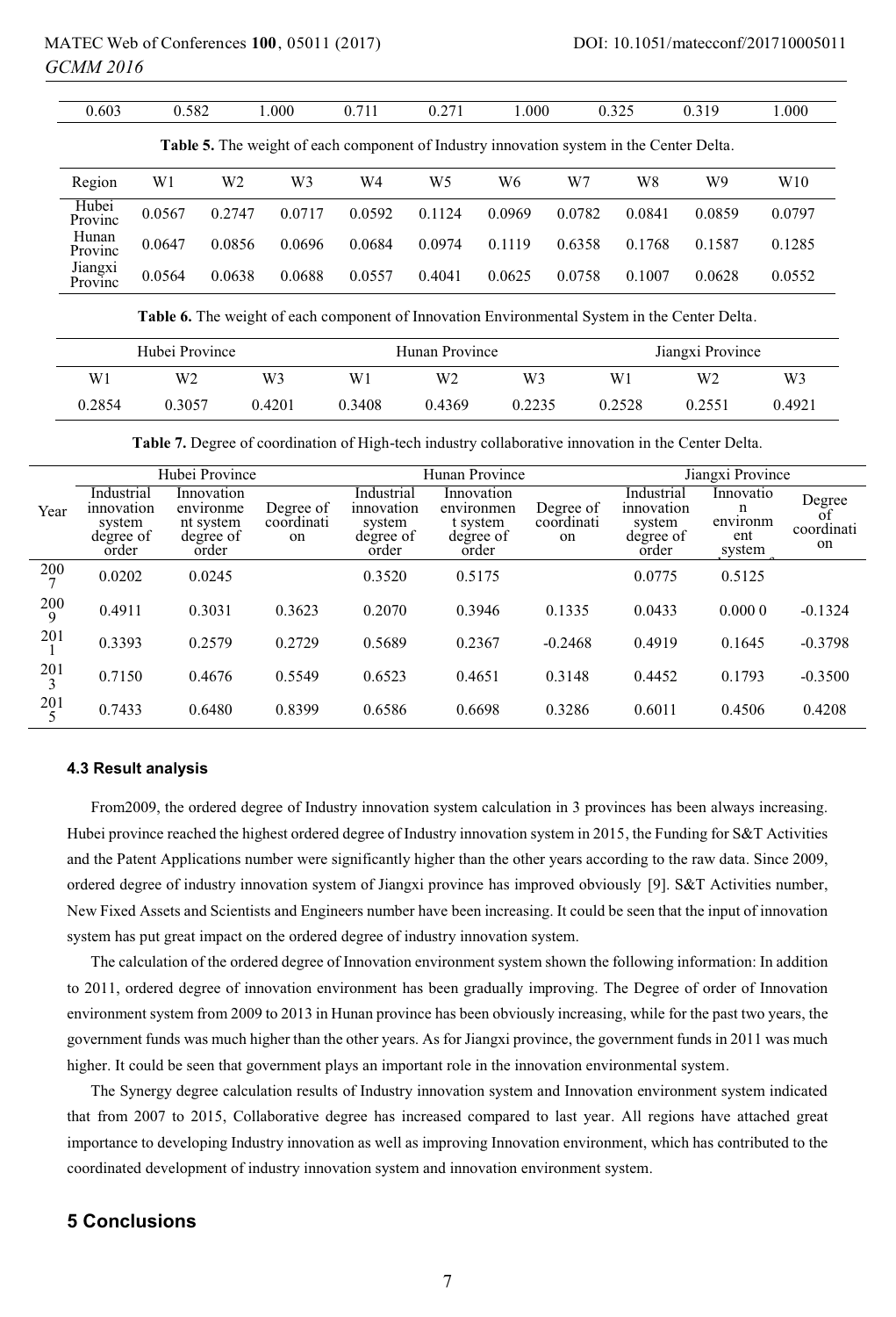The synergy of industry innovation system and innovation environment system has positive effects on the rapid and benign development of high-tech industries. By means of collaborative innovation, product performance has been improved constantly, the yield of new product has increased, and industry innovation and innovation environment have promoted mutually, which enhance the competitiveness of high-tech industries [10].

#### **5.1 Cultivation and introduction of talents**

Through the empirical study of coordination degree of the industry innovation system and innovation environment system, the number of scientists and engineers in the industry innovation system has been found having important effects on the synergy degree. Therefore, talent factor, not only the cultivation of the talent but also the flow of talent, should be paid great attention to. In recent years, Hubei province and Hunan province have cultivated and attracted a large number of talents through their respective strengths. Relatively speaking, Jiangxi province is weaker on education and scientific research, and lacks in cultivating talents as well. What's more, Jiangxi province started later in introducing talents. From an overall perspective, market orientation should be adopted, in order to speed up the talent flow and promote the communications among scientific research personnel through the guidance of profit-driven or policies.

#### **5.2 Increase the science and technology funds**

The mount of funds raised for science and technology activities andgovernment funds have a great impact on the system synergy. Thus the government should pay more attention to play a important role in industrial innovation system and innovation environment system in the development of collaborative innovation. Economic methodsshould be taken to provide direct financial support and indirect incentive and supporting policies for the development of high-tech industry. Such as tax relief, establishing a financial system that contains a diversified venture capital system , etc. These related policies not only guide enterprises to increase  $R \& D$  investment, but also broaden the financing channels of high-tech enterprises so that it can provide powerful fund guarantee for new high-tech enterprises and drive them to develop collectively and form a large scale.

#### **5.3 Encourage technological innovation**

The number of patent applications has a certain influence on the order degree of industrial innovation system and the synergy degree of the whole system [11]. Therefore, the government should formulate and implement the corresponding policies which are conducive to the collaborative innovation development of high-tech industry, create a good atmosphere of innovation environment, for example, establishing and perfecting the legal protection system, improving the patent protection system , in order to safeguard the legitimate rights and interests of enterprises and scientific research personnel earnestly and then advance the begin development of high and new technology industry.

#### **References**

1. S.L. Zhang, D. Hu, J.C. Liu. The analysis of industrial synergy innovation in Hi-tech industry among Jing-Jin-Ji region. Journal of Hebei University of Technology, (2012)

2. Y.Q. Xu, X.Q. Xin. Research on high-tech industry cluster innovation ability evaluation index system—based on Collaborative Innovation Theory.Industrial & Science Tribune, 18:48-50,(2014)